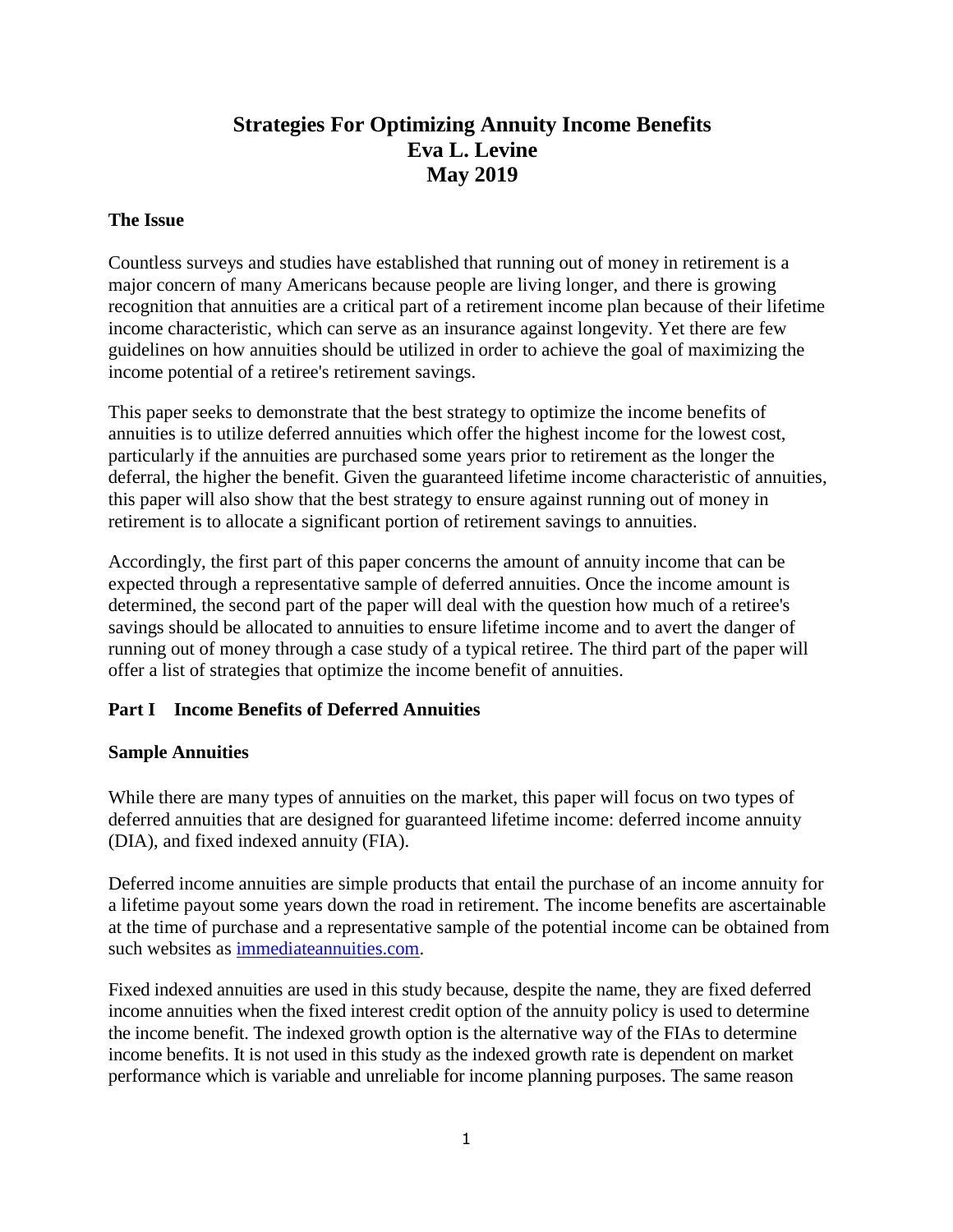applies to not including annuities such as variable annuities as the income benefits from these annuities are not fixed or predictable for retirement income planning

# **Data for the Sample Annuities**

Three fixed indexed annuities and one deferred income annuity constitute the data base for this study.

While the income benefit data for DIAs can be obtained from public websites, the data for the FIAs for this study are based on the actual policy illustrations for the three FIAs: FIA A, FIA B and FIA C. The carriers of these FIAs are not identified as their data are intended for illustration purposes, and are not for recommendations. Nevertheless, these FIAs are included in this study because they offer some of the highest income benefits in the industry.

The data for assessing the income benefits of the four sample annuities are based on the following parameters and the results are laid out in Table 1.

1. The retiree/annuitant is a single female retiring at age 65.

2. The premium for all deferred annuities is \$100,000 single pay.

3. The income benefit data for the deferred annuity (DIA) are based on the website [www.immediateannuities.com,](http://www.immediateannuities.com/) and the value in the option 'life with cash refund' is selected to match the death benefit and the return of premium options of the fixed indexed annuities.

4. As noted above, a representative sample of three FIAs is included in this study and their income benefit data are derived from the actual policy illustrations for these FIAs.

5. All annuity income payouts are scheduled to begin at age 60, 65 and 70, which are the most common beginning dates for retirement, while avoiding the 10% income tax penalty for retirement benefit withdrawal prior to age 591/2.

6. Three deferral durations (10-year, 15-year, and 20-year) are selected for the study, as the annuity income payout is highly determined by the length of the deferral, i.e., the longer the deferral, the higher the income benefit.

7. Based on the three scheduled payout dates and the three deferral durations, 8 benefit scenarios are identified in this study as follows:

Scenarios 1 to 3 involve a 10-year deferral duration with the annuities issued at age 50, 55 and 60 and the payout date at age 60, 65, and 70.

Scenarios 4 to 6 involve a 15-year deferral duration with the annuities issued at age 45, 50, and 55, and the payout date at age 60, 65 and 70.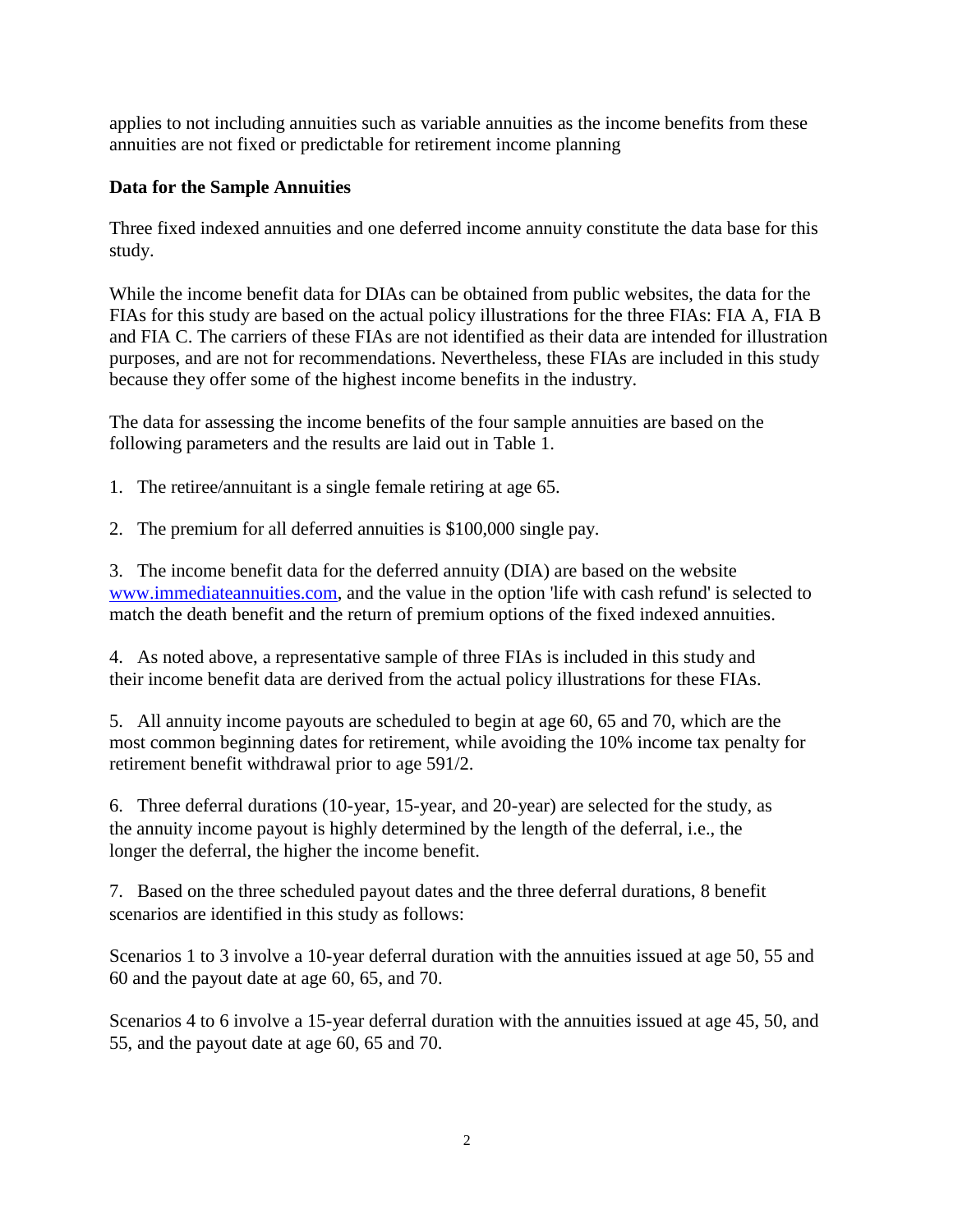Scenarios 7 to 8 involve a 20-year deferral duration with the annuities issued at age 45 and 50, and the payout date at 65 and 70.

8. The data as laid out in Table 1 show the annual income benefit for each annuity; the total benefits at age 100; the date by age when the annuitant can recover the premium paid for the annuity that is indicated as return of premium (ROP); and the cost for a SPIA (single premium immediate annuity) for the identical income benefit offered by each deferred annuity. Income benefit is projected to age 100 because longevity is at issue. The cost data for SPIA are included for assessing the respective costs of deferred annuities and immediate annuities. Similar to the DIA, the data for the SPIA were obtained from [www.immediateannuities.com.](http://www.immediateannuities.com/)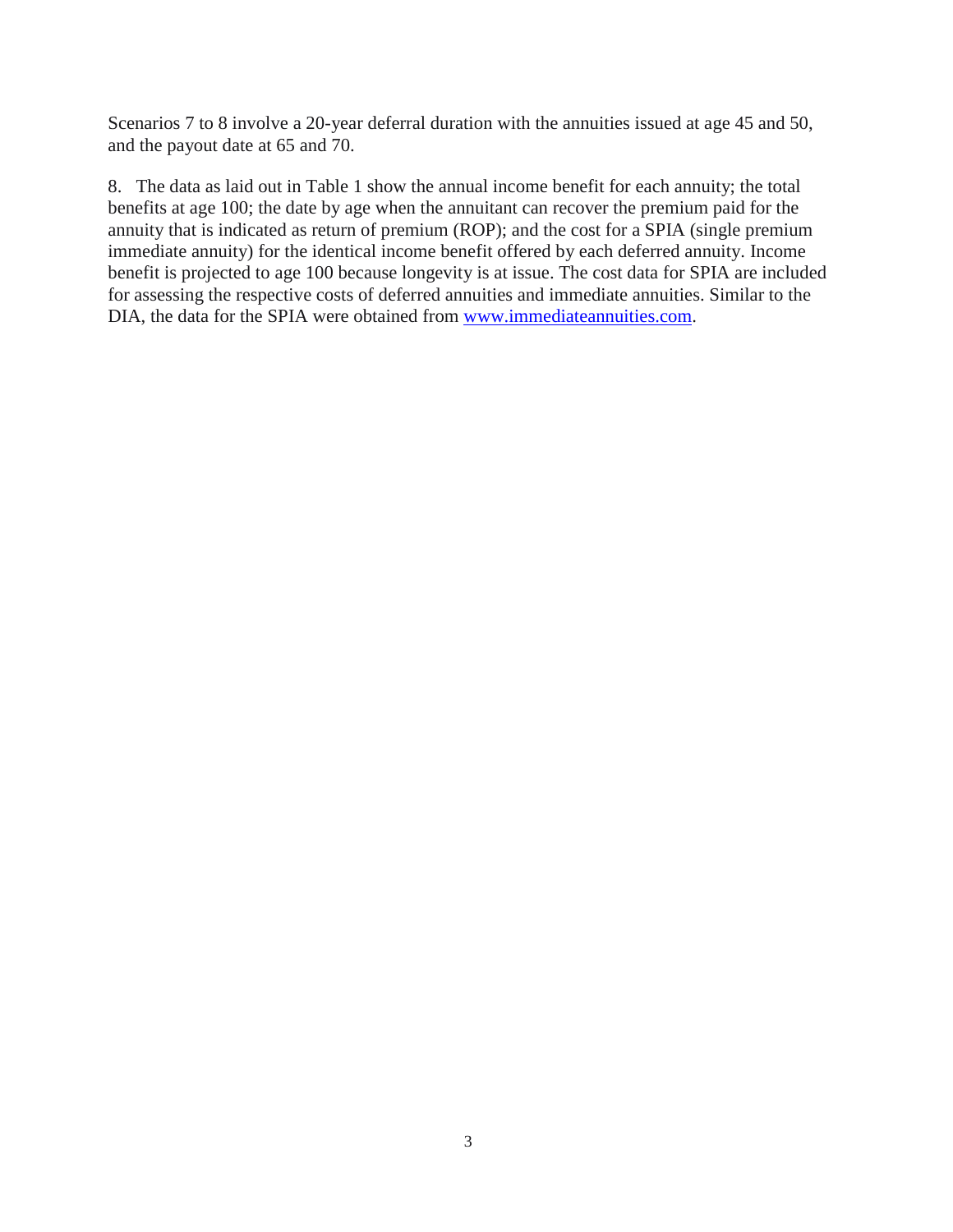# **Table 1 Annuity Income Benefits By Policy Type and Deferral Duration**

| <b>Policy Type</b>    | <b>DIA</b>              | <b>FIA A</b>     | <b>FIA B</b> | FIA C   |  |  |  |  |
|-----------------------|-------------------------|------------------|--------------|---------|--|--|--|--|
|                       | <b>10-Year Deferral</b> |                  |              |         |  |  |  |  |
| Scenario 1 Age 50-60  |                         |                  |              |         |  |  |  |  |
| Annual Benefit at 60  | \$7,980                 | \$8,711          | \$8,500      | \$9,006 |  |  |  |  |
| Total Benefits to 100 | 319200                  | 348440           | 340000       | 360247  |  |  |  |  |
| Return of Premium Age | 73                      | 71               | 72           | 71      |  |  |  |  |
| SPIA Premium          | 148209                  | 161804           | 157792       | 167375  |  |  |  |  |
| Scenario 2 Age 55-65  |                         |                  |              |         |  |  |  |  |
| Annual Benefit at 65  | 8784                    | 11247            | 9500         | 10060   |  |  |  |  |
| Total Benefits to 100 | 307440                  | 393645           | 332500       | 352104  |  |  |  |  |
| ROP Age               | 76                      | 74               | 76           | 75      |  |  |  |  |
| SPIA Premium          | 150477                  | 192619           | 162811       | 172267  |  |  |  |  |
| Scenario 3 Age 60-70  |                         |                  |              |         |  |  |  |  |
| Annual Benefit at 70  | 9756                    | 12350            | 10500        | 11018   |  |  |  |  |
| Total Benefits to 100 | 292680                  | 370500           | 315000       | 330546  |  |  |  |  |
| ROP Age               | 80                      | 78               | 80           | 79      |  |  |  |  |
| SPIA Premium          | 152579                  | 193117           | 164215       | 172285  |  |  |  |  |
|                       |                         | 15-Year Deferral |              |         |  |  |  |  |
| Scenario 4 Age 45-60  |                         |                  |              |         |  |  |  |  |
| Annual Benefit at 60  | 9816                    | 9618             | 10625        | No Data |  |  |  |  |
| Total Benefits to 100 | 392640                  | 384720           | 425000       |         |  |  |  |  |
| ROP Age               | 70                      | 70               | 69           |         |  |  |  |  |
| SPIA Premium          | 187155                  | 183494           | 202484       |         |  |  |  |  |
| Scenario 5 Age 50-65  |                         |                  |              |         |  |  |  |  |
| Annual Benefit at 65  | 10704                   | 12418            | 11875        | 11662   |  |  |  |  |
| Total Benefits to 100 | 374640                  | 434630           | 415625       | 408170  |  |  |  |  |
| ROP Age               | 74                      | 73               | 73           | 74      |  |  |  |  |
| <b>SPIA Premium</b>   | 183368                  | 212765           | 203514       | 199814  |  |  |  |  |
| Scenario 6 Age 55-70  |                         |                  |              |         |  |  |  |  |
| Annual Benefit at 70  | 12036                   | 13635            | 13125        | 12773   |  |  |  |  |
| Total Benefits to 100 | 361080                  | 409050           | 393750       | 383193  |  |  |  |  |
| ROP Age               | 78                      | 77               | 78           | 78      |  |  |  |  |
| <b>SPIA Premium</b>   | 188238                  | 213198           | 205316       | 199686  |  |  |  |  |
|                       | 20-Year Deferral        |                  |              |         |  |  |  |  |
| Scenario 7 Age 45-65  |                         |                  |              |         |  |  |  |  |
| Annual Benefit at 65  | 13236                   | 13710            | 14250        | No Data |  |  |  |  |
| Total Benefits to 100 | 463260                  | 479850           | 498750       |         |  |  |  |  |
| ROP Age               | 73                      | 72               | 72           |         |  |  |  |  |
| <b>SPIA Premium</b>   | 231388                  | 239779           | 249219       |         |  |  |  |  |
| Scenario 8 Age 50-70  |                         |                  |              |         |  |  |  |  |
| Annual Benefit at 70  | 14916                   | 15054            | 15750        | 12773   |  |  |  |  |
| Total Benefits to 100 | 447480                  | 451620           | 472500       | 383193  |  |  |  |  |
| ROP Age               | 77                      | 77               | 76           | 78      |  |  |  |  |
| SPIA Premium          | 233280                  | 235532           | 246417       | 199686  |  |  |  |  |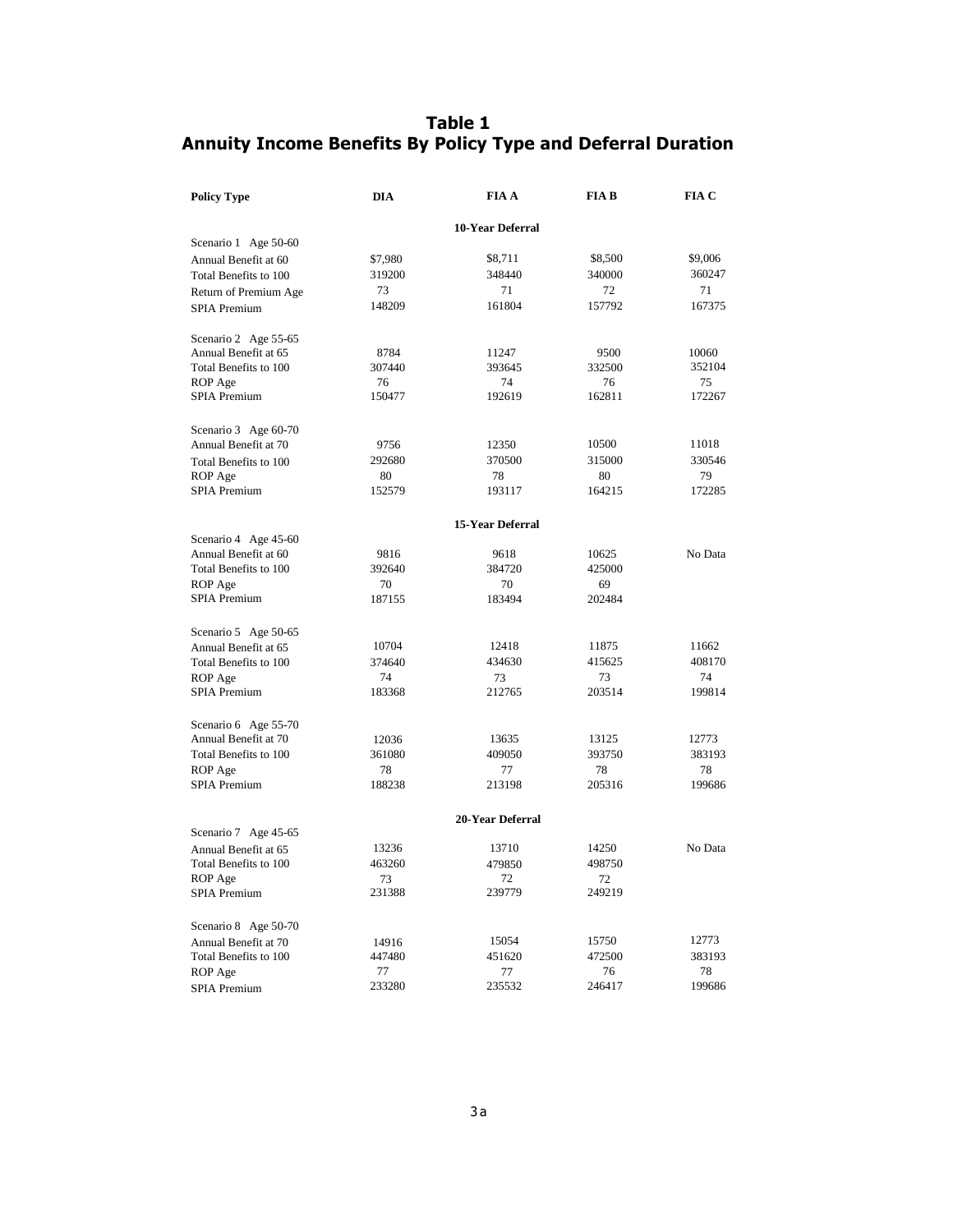#### **Findings for Part I**

- As expected, there is a high correlation between deferral duration and income benefits. For the same investment amount of \$100,000, a 10-year deferral leads to the lowest benefit of \$7,980 (Scenario 1), while the highest benefit may require a 20 year deferral which would yield a benefit of \$15,750 (Scenario 8).
- For the same deferral duration, there are benefit variations among the various annuities in the study. FIA A offers the highest benefits for the 10-15 year deferral; FIA B offers the best benefit for a 20-year deferral; while the DIA offers the lowest payout in 7 out of the 8 benefit scenarios. The reason for this is that each annuity has a different benefit structure that determines the benefit payout. FIA A has the best benefit growth for the first 10 - 15 years which is based on a 7.5% compound interest for 10 years and 2% for the next 10 years. However, FIA B has a 20-year benefit growth schedule of 10% simple interest per year. It is therefore important for consumers to know which annuity can offer the best benefit for the expected deferral duration or investment horizon.
- There is also a high correlation between the commencement of benefit and the time for the recovery of the premium outlay, which is the earlier the benefit claim, the earlier that the premium can be recovered. When the income benefits begin at age 60, all premium outlays are recovered from age 69 to 73. When the benefits begin at age 70, the premium for the annuities is not returned until age 76 to 80. The recovery of premium means that after the annuitant has recaptured the premium payment through benefit payouts, the remaining income benefits can be considered a free ride on other people's money for as long as she lives.
- This finding suggests that for those who resist employing annuity for retirement income because of the fear of early death, they should consider buying and using an annuity early, in addition to using joint and survivor policies to protect the surviving spouse.
- This finding also suggests that, while many people may not need an income from an annuity at age 60 or 65 because they may still be working, the better practice is to begin the income benefit any way, as the annuitant has the option of saving the extra income for retirement purposes, thereby enhancing the chances for a successful retirement.
- The availability of income annuity is highly limited before age 45, as demonstrated in Scenarios 4 and 7 where there are no data for FIA C because the minimum policy issue age for FIA C is 50.
- Among the four deferred income annuities, FIAs consistently offer higher income benefits than DIAs in all benefit scenarios. This outcome directly contradicts the common belief that DIAs are simpler and cheaper products than FIAs, as the purported lower cost does not lead to better benefits.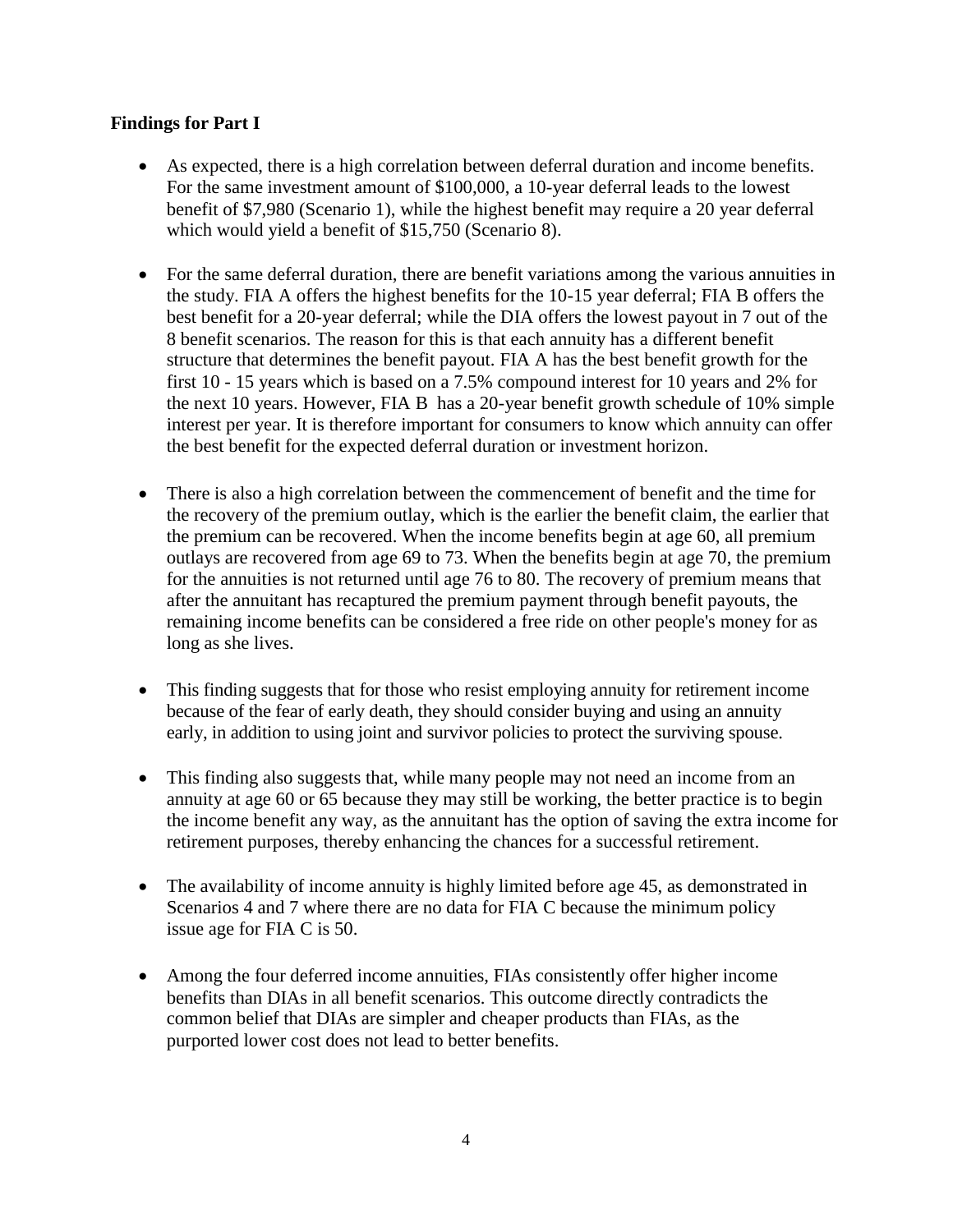- Similarly, despite the common belief that immediate annuities (SPIA) are simpler and cheaper, the data indicate that SPIAs actually cost more than both DIAs and FIAs. While the income benefits for all the deferred annuities in this study are based on a premium of \$100,000, it would cost at least \$48,209 more for the same benefit for the lowest benefit return in this study (Scenario 1).
- The higher the income benefit that a deferred annuity would offer, the higher the cost would be for a SPIA to match the identical benefits. For example, in Scenario 5 where an annual income of \$12,418 can be achieved with a 15-year deferral for FIA A, which represents a payout of more than 12%, it would take an investment of \$212,765 for a SPIA for the same income, which is a payout of 6%. So the cost for the SPIA can be twice as much as a FIA for the same benefit.
- Comparing the cost for deferred and immediate annuities clearly shows the cost of waiting for planning retirement income. By planning ahead, deferred annuities can provide twice as much income for the same investment outlay as immediate annuities.

# **Part II Annuity Allocation in a Retirement Income Plan — A Case Study**

Having established how much income can be derived from various deferred income annuities in Part I, the next question is to determine how much of the retirement savings should be allocated to annuities in order to maintain sufficient lifetime income throughout retirement without depleting all savings prematurely.

A common advisory among financial advisors is that no more than 25% to 30% of retirement savings should be allocated to annuities in order to preserve the remainder of the savings for growth through equity investment.

Accordingly, this case study will assess how well this advisory would work as one of four allocation scenarios for a retirement income plan as follows:

- Allocation Scenario 1 (AS1) entails a retirement income plan that does not have any annuity;
- Allocation Scenario 2 (AS2) follows the common advisory of allocating 30% of the retirement savings to annuities and 70% to equity investment;
- Allocation Scenario 3 (AS3) entails a 50/50 split of the savings; and Allocation Scenario 4 (AS4) denotes a 60/40 split of the savings with 60% being allotted to annuities.

In addition to the four allocation scenarios, this case study is based on the following assumptions as laid out in Table 2.

1. The annuitant is a single female retiring at 65 with \$1 million in retirement savings.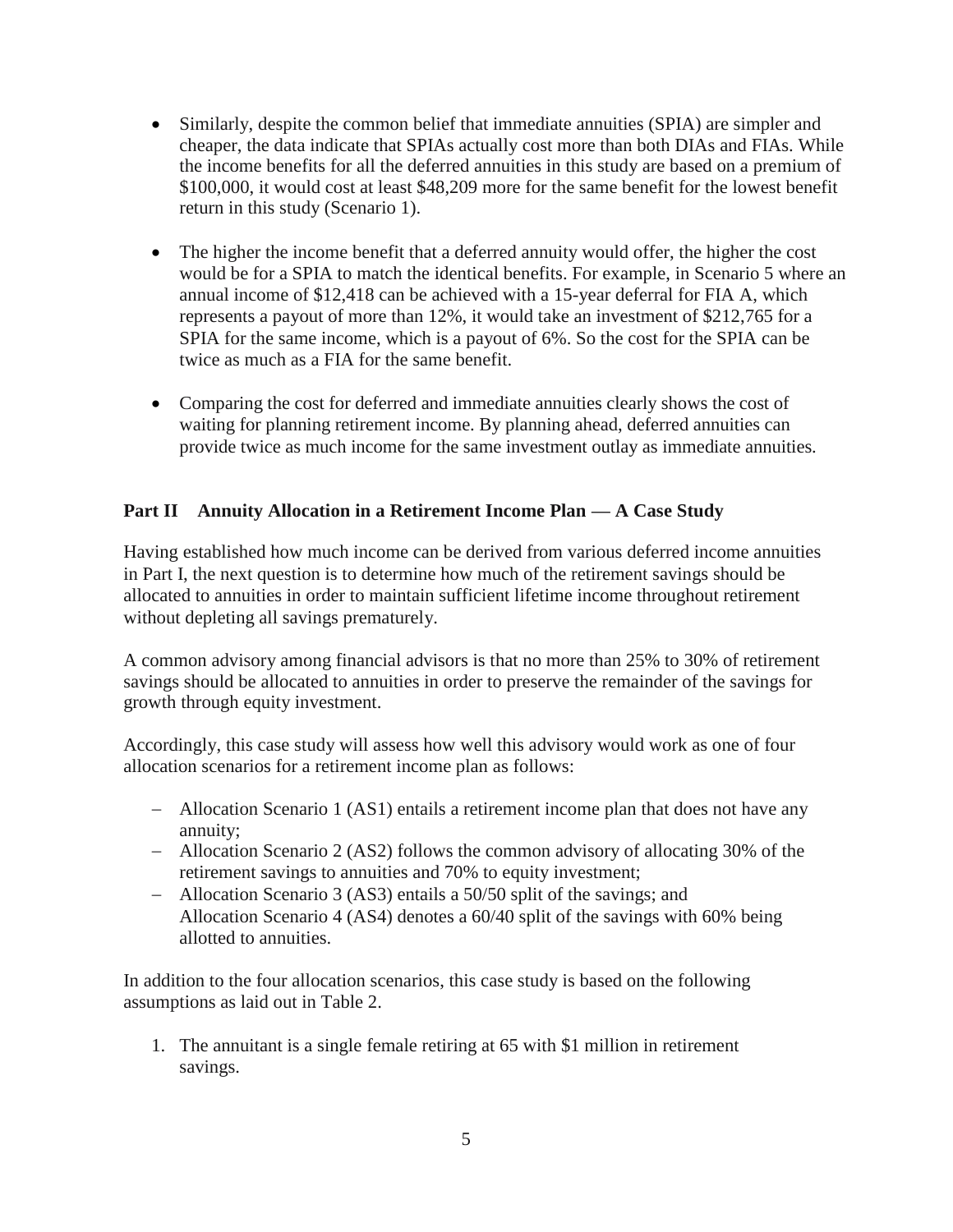- 2. The annual budget, including taxes, is \$80,000 at the beginning of retirement, which budget is increased by 3.5% per year for inflation adjustment. This rate is higher than the historic average rate of 3.13% from 1913 to 2018. [www.officialdata.org](http://www.officialdata.org/) \$80,000 is selected because the retiree's high social security benefit indicates high earnings in her working years.
- 3. The retiree has social security income of \$32,032, which is reduced from the current maximum social security benefit of \$34,332 at full retirement age of 66. The social security income is her only guaranteed retirement income, and is assumed to increase by 2% per year as cost of living adjustment (COLA). This 2% COLA is lower than the historic average of 2.8%, but is higher than the average of 1.4% for the last 10 years. www. ssa. goy/cola/
- 4. The annuity income is based on the findings in Part I. The data in Table 1 indicate that for each \$100,000 premium for a deferred annuity that is deferred for 10 to 15 years, it can yield an annual income of around \$12,000. Accordingly, for a 30% investment in Allocation Scenario 2, it means a \$300,000 investment in annuities that yields a \$36,000 annual income. For a 50% investment in Allocation Scenario 3, the annuity income is \$60,000, and \$72,000 annual income for a 60% investment in annuities in Allocation Scenario 4.
- 5. The savings account outside of annuity is to be invested in the equity market at an average nominal return of 5%. 5% is selected because it is within the forecast of future return (around 4-6%) by industry leaders. Christine Benz, *Experts Forecast Long-Term Stock and Bond Returns - 2019 Edition,* January 10, [2019.](http://2019.www.morningstar.com/) www.morningstar.com.
- 6. The social security and annuity payments will constitute the total guaranteed income. The income surplus and shortfall for each retirement year is the difference between the annual budget and the guaranteed income.
- 7. Income surpluses are denoted in blue in Tables 2, and shortfalls are denoted in red.
- 8. The savings account balance for each retirement year is the investment balance from the previous year less the income shortfall for the current year, as all shortfalls are covered by the savings account outside of annuity.
- 9. All data are projected to age 100 and all calculations are based on Excel.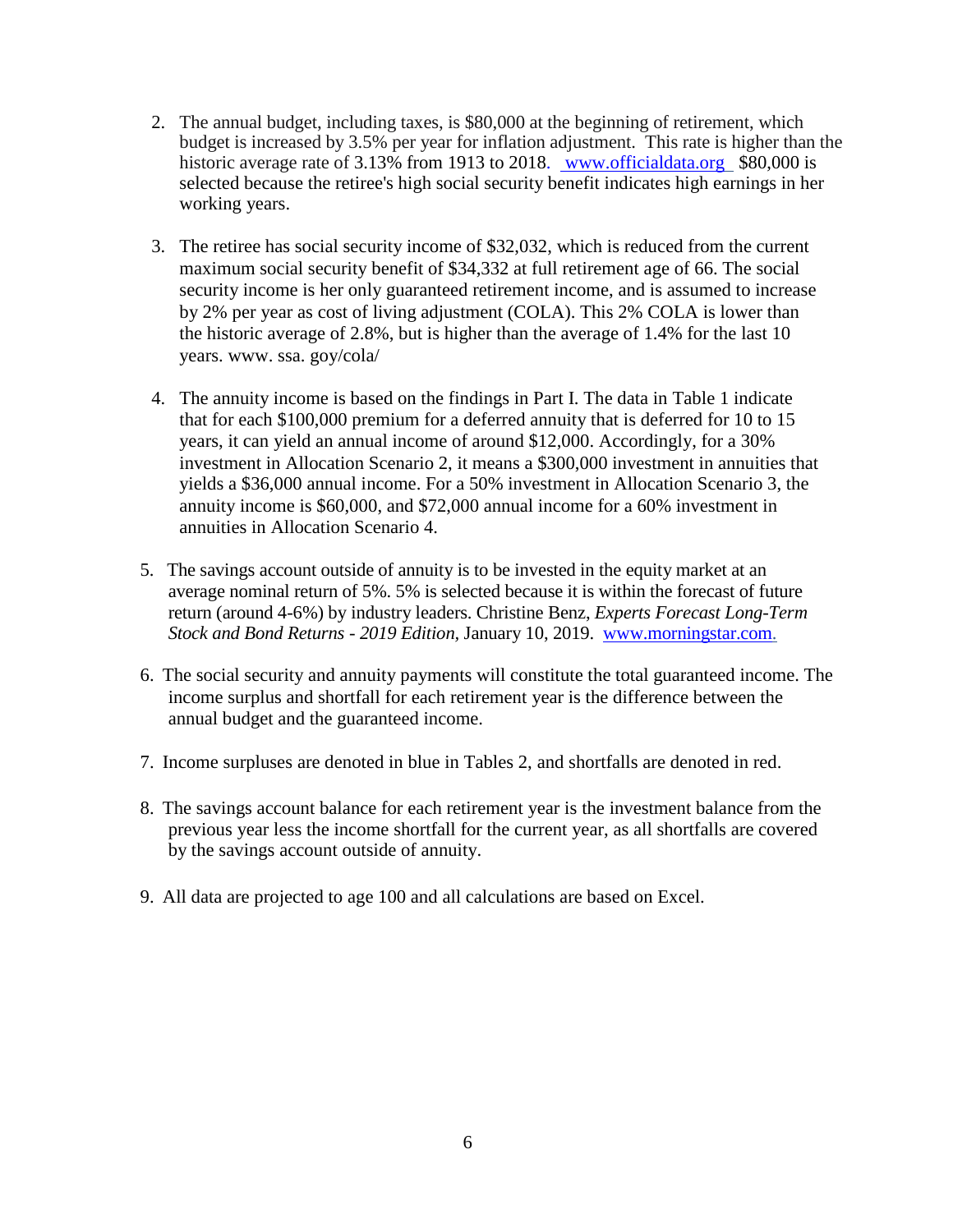#### *<u><b>Table 2 Table 2*</u>  **Annuity Allocation and Retirement Income**

|     |           | Allocation Scenario 1 (AS1)<br><b>No Annuity</b> |           | <b>Allocation Scenario 2 (AS2)</b><br>\$300,000 Annuity Allocation |         | <b>Allocation Scenario 3 (AS3)</b><br>\$500,000 Annuity Allocation |           | <b>Allocation Scenario 4 (AS4)</b><br>\$600,000 Annuity Allocation |               |           |       |                  |           |
|-----|-----------|--------------------------------------------------|-----------|--------------------------------------------------------------------|---------|--------------------------------------------------------------------|-----------|--------------------------------------------------------------------|---------------|-----------|-------|------------------|-----------|
|     |           |                                                  |           | \$1,000,000                                                        |         |                                                                    | \$700,000 |                                                                    | <b>Budget</b> | \$500,000 |       | Budget           | \$400,000 |
| Age | Budget    | Social                                           | Budget    | Savings                                                            | Annuity | Budget                                                             | Savings   | Annuity                                                            | Surplus/      | Savings   |       | Annuity Surplus/ | Savings   |
|     | 3.50%     | Security                                         | Shortfall | Balance                                                            | Income  | Shortfall                                                          | Balance   | Income                                                             | Shortfall     | Balance   |       | Income Shortfall | Balance   |
|     | Inflation | 2% COLA                                          |           | 5% Growth                                                          |         |                                                                    | 5% Growth |                                                                    |               | 5% Growth |       |                  | 5% Growth |
| 65  | 80000     | 32032                                            | 47968     | 1002032                                                            | 36000   | 11968                                                              | 723032    | 60000                                                              | 12032         | 525000    | 72000 | 24032            | 420000    |
| 66  | 82800     | 32673                                            | 50127     | 1002006                                                            | 36000   | 14127                                                              | 745056    | 60000                                                              | 9873          | 551250    | 72000 | 21873            | 441000    |
| 67  | 85698     | 33326                                            | 52372     | 999735                                                             | 36000   | 16372                                                              | 765937    | 60000                                                              | 7628          | 578813    | 72000 | 19628            | 463050    |
| 68  | 88697     | 33993                                            | 54705     | 995017                                                             | 36000   | 18705                                                              | 785529    | 60000                                                              | 5295          | 607753    | 72000 | 17295            | 486203    |
| 69  | 91802     | 34672                                            | 57129     | 987638                                                             | 36000   | 21129                                                              | 803676    | 60000                                                              | 2871          | 638141    | 72000 | 14871            | 510513    |
| 70  | 95015     | 35366                                            | 59649     | 977371                                                             | 36000   | 23649                                                              | 820211    | 60000                                                              | 351           | 670048    | 72000 | 12351            | 536038    |
| 71  | 98340     | 36073                                            | 62267     | 963972                                                             | 36000   | 26267                                                              | 834954    | 60000                                                              | 2267          | 701283    | 72000 | 9733             | 562840    |
| 72  | 101782    | 36795                                            | 64988     | 947183                                                             | 36000   | 28988                                                              | 847715    | 60000                                                              | 4988          | 731360    | 72000 | 7012             | 590982    |
| 73  | 105345    | 37531                                            | 67814     | 926728                                                             | 36000   | 31814                                                              | 858286    | 60000                                                              | 7814          | 760113    | 72000 | 4186             | 620531    |
| 74  | 109032    | 38281                                            | 70751     | 902314                                                             | 36000   | 34751                                                              | 866450    | 60000                                                              | 10751         | 787368    | 72000 | 1249             | 651558    |
| 75  | 112848    | 39047                                            | 73801     | 873629                                                             | 36000   | 37801                                                              | 871971    | 60000                                                              | 13801         | 812936    | 72000 | 1801             | 682335    |
| 76  | 116798    | 39828                                            | 76970     | 840340                                                             | 36000   | 40970                                                              | 874600    | 60000                                                              | 16970         | 836613    | 72000 | 4970             | 711482    |
| 77  | 120885    | 40624                                            | 80261     | 802096                                                             | 36000   | 44261                                                              | 874069    | 60000                                                              | 20261         | 858182    | 72000 | 8261             | 738795    |
| 78  | 125116    | 41437                                            | 83680     | 758521                                                             | 36000   | 47680                                                              | 870093    | 60000                                                              | 23680         | 877412    | 72000 | 11680            | 764055    |
| 79  | 129496    | 42266                                            | 87230     | 709217                                                             | 36000   | 51230                                                              | 862367    | 60000                                                              | 27230         | 894052    | 72000 | 15230            | 787027    |
| 80  | 134028    | 43111                                            | 90917     | 653761                                                             | 36000   | 54917                                                              | 850569    | 60000                                                              | 30917         | 907838    | 72000 | 18917            | 807462    |
| 81  | 138719    | 43973                                            | 94746     | 591703                                                             | 36000   | 58746                                                              | 834351    | 60000                                                              | 34746         | 918484    | 72000 | 22746            | 825089    |
| 82  | 143574    | 44853                                            | 98722     | 522567                                                             | 36000   | 62722                                                              | 813347    | 60000                                                              | 38722         | 925687    | 72000 | 26722            | 839622    |
| 83  | 148599    | 45750                                            | 102850    | 445846                                                             | 36000   | 66850                                                              | 787165    | 60000                                                              | 42850         | 929121    | 72000 | 30850            | 850753    |
| 84  | 153800    | 46665                                            | 107136    | 361003                                                             | 36000   | 71136                                                              | 755388    | 60000                                                              | 47136         | 928442    | 72000 | 35136            | 858155    |
| 85  | 159183    | 47598                                            | 111585    | 267468                                                             | 36000   | 75585                                                              | 717572    | 60000                                                              | 51585         | 923279    | 72000 | 39585            | 861478    |
| 86  | 164755    | 48550                                            | 116205    | 164636                                                             | 36000   | 80205                                                              | 673246    | 60000                                                              | 56205         | 913238    | 72000 | 44205            | 860347    |
| 87  | 170521    | 49521                                            | 121000    | 51868                                                              | 36000   | 85000                                                              | 621908    | 60000                                                              | 61000         | 897900    | 72000 | 49000            | 854364    |
| 88  | 176489    | 50511                                            | 125978    | $-71517$                                                           | 36000   | 89978                                                              | 563025    | 60000                                                              | 65978         | 876817    | 72000 | 53978            | 843105    |
| 89  | 182666    | 51521                                            | 131145    | $-202661$                                                          | 36000   | 95145                                                              | 496032    | 60000                                                              | 71145         | 849513    | 72000 | 59145            | 826115    |
| 90  | 189060    | 52552                                            | 136508    | $-339169$                                                          | 36000   | 100508                                                             | 420326    | 60000                                                              | 76508         | 815481    | 72000 | 64508            | 802913    |
| 91  | 195677    | 53603                                            | 142074    | $-481243$                                                          | 36000   | 106074                                                             | 335268    | 60000                                                              | 82074         | 774181    | 72000 | 70074            | 772985    |
| 92  | 202525    | 54675                                            | 147850    | $-629093$                                                          | 36000   | 111850                                                             | 240181    | 60000                                                              | 87850         | 725040    | 72000 | 75850            | 735784    |
| 93  | 209614    | 55768                                            | 153845    | -782938                                                            | 36000   | 117845                                                             | 134345    | 60000                                                              | 93845         | 667447    | 72000 | 81845            | 690728    |
| 94  | 216950    | 56884                                            | 160066    | $-943005$                                                          | 36000   | 124066                                                             | 16996     | 60000                                                              | 100066        | 600752    | 72000 | 88066            | 637198    |
| 95  | 224543    | 58022                                            | 166522    | $-1109527$                                                         | 36000   | 130522                                                             | $-112676$ | 60000                                                              | 106522        | 524268    | 72000 | 94522            | 574536    |
| 96  | 232403    | 59182                                            | 173221    | $-1282747$                                                         | 36000   | 137221                                                             | $-249897$ | 60000                                                              | 113221        | 437261    | 72000 | 101221           | 502042    |
| 97  | 240537    | 60366                                            | 180171    | $-1462918$                                                         | 36000   | 144171                                                             | $-394068$ | 60000                                                              | 120171        | 338953    | 72000 | 108171           | 418973    |
| 98  | 248955    | 61573                                            | 187382    | $-1650301$                                                         | 36000   | 151382                                                             | $-545450$ | 60000                                                              | 127382        | 228518    | 72000 | 115382           | 324539    |
| 99  | 257669    | 62804                                            | 194864    | $-1845165$                                                         | 36000   | 158864                                                             | $-704315$ | 60000                                                              | 134864        | 105080    | 72000 | 122864           | 217902    |
| 100 | 266687    | 64060                                            | 202627    | $-2047792$                                                         | 36000   | 166627                                                             | $-870941$ | 60000                                                              | 142627        | $-32293$  | 72000 | 130627           | 98170     |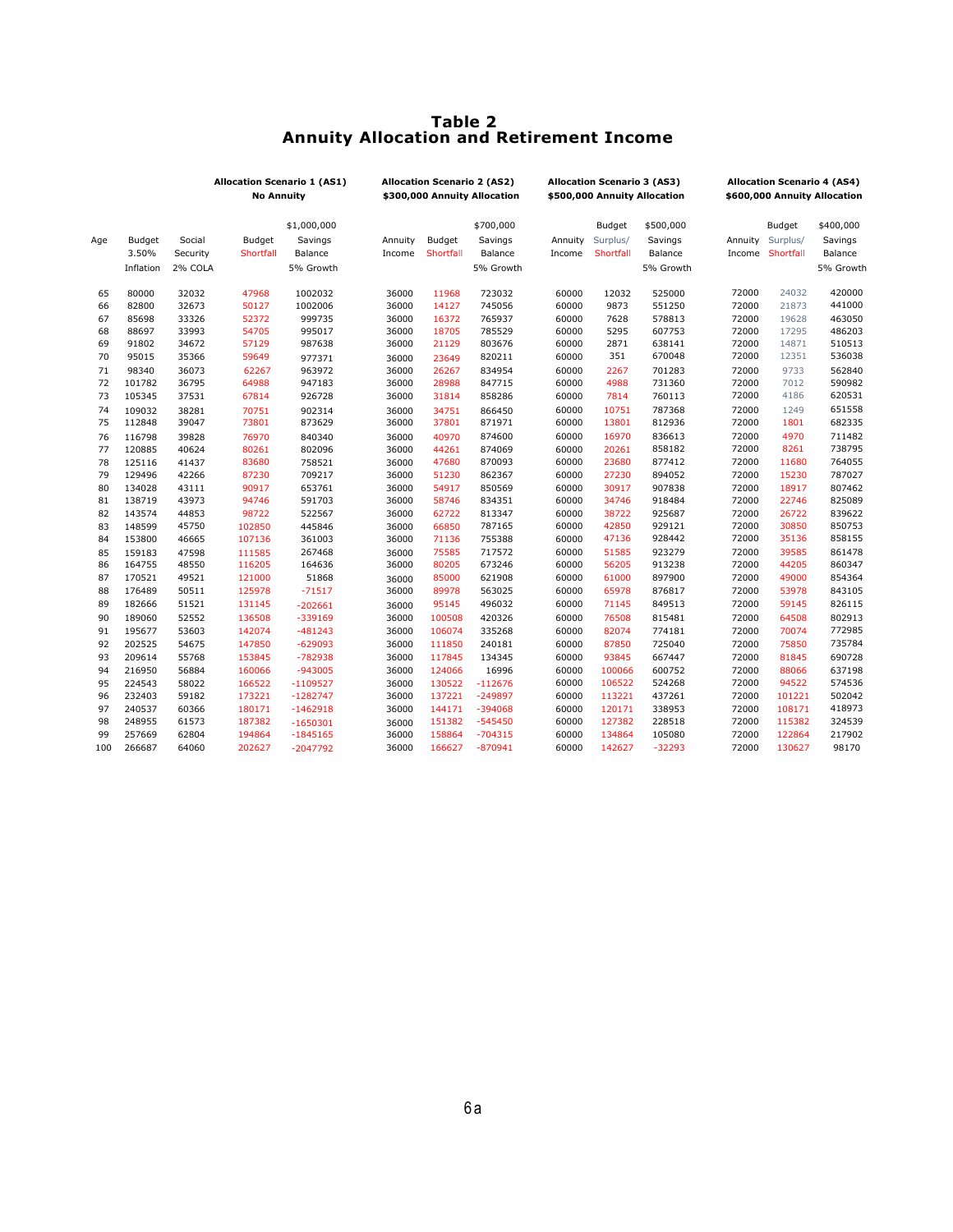#### **Findings for Part II**

- The most notable result from the data in Table 2 is that the more allocation to annuity in a retirement savings portfolio, the more likely that the savings will last through retirement and beyond. This finding is based on the fact that all retirement savings would be depleted by age 88 under the 'no annuity' scenario. The savings would last to the mid-90's under the common advisory of allocating 30% to annuities. The probability of having enough retirement income to last through a long retirement to 100 is highest when 50% to 60% of retirement savings are allocated to annuities as in AS3 and AS4.
- The positive outcome of the allocation scenarios of AS3, and AS4 is clearly due to the fact that the guaranteed income from annuity and social security exceeds the income needed in the early years of retirement. This result suggests that allocating more retirement savings to annuity effectively preserves the non-annuity investment portfolio until it is deployed in a later date. It also suggests that guaranteed income such as annuity should constitute the *primary* source of retirement income at the outset of retirement in order not to exhaust a retiree's savings prematurely.
- The surplus of guaranteed income in the early years for AS3 and AS4 indicates that retirees can have the confidence of spending during their early `go-go' retirement years without diminishing their ability to have enough savings to last their entire retirement.
- While how much annuity should be allocated to retirement income is an individual decision according to a retiree's retirement goals, the data suggest that AS4, where the savings split is 60% annuity and 40% equity investment, appears to offer the best outcome of all scenarios because the savings account has the highest balance at age 100.
- If there is sufficient guaranteed income, which includes annuities, the retiree can maintain the same living standard throughout retirement without exhausting her savings, even taking into account inflation adjustment.
- Higher allocation to annuity also results in the higher probability of leaving a legacy as demonstrated in AS3 and AS4 where the savings balance remains positive up to age 100, as compared with AS2 where the savings allocation to annuity is lower, yet all retirement savings may be depleted in the 90's with no leftover for legacy. Another comparison can be made for the event of the retiree dying at age 85. Under AS2, there is a potential legacy of \$717,572. But the potential legacy of \$923,279 under AS3, or \$861,478 under AS4 is higher. The potential legacy for the no-annuity scenario is the lowest at \$267,468. This finding contradicts the common belief that buying annuities for retirement would diminish the likelihood of a retiree leaving any legacy.

### **Part III Strategies for Optimizing Annuity Income Benefits**

Based on the findings of this study, the following strategies can be employed to optimize the income benefits of annuities.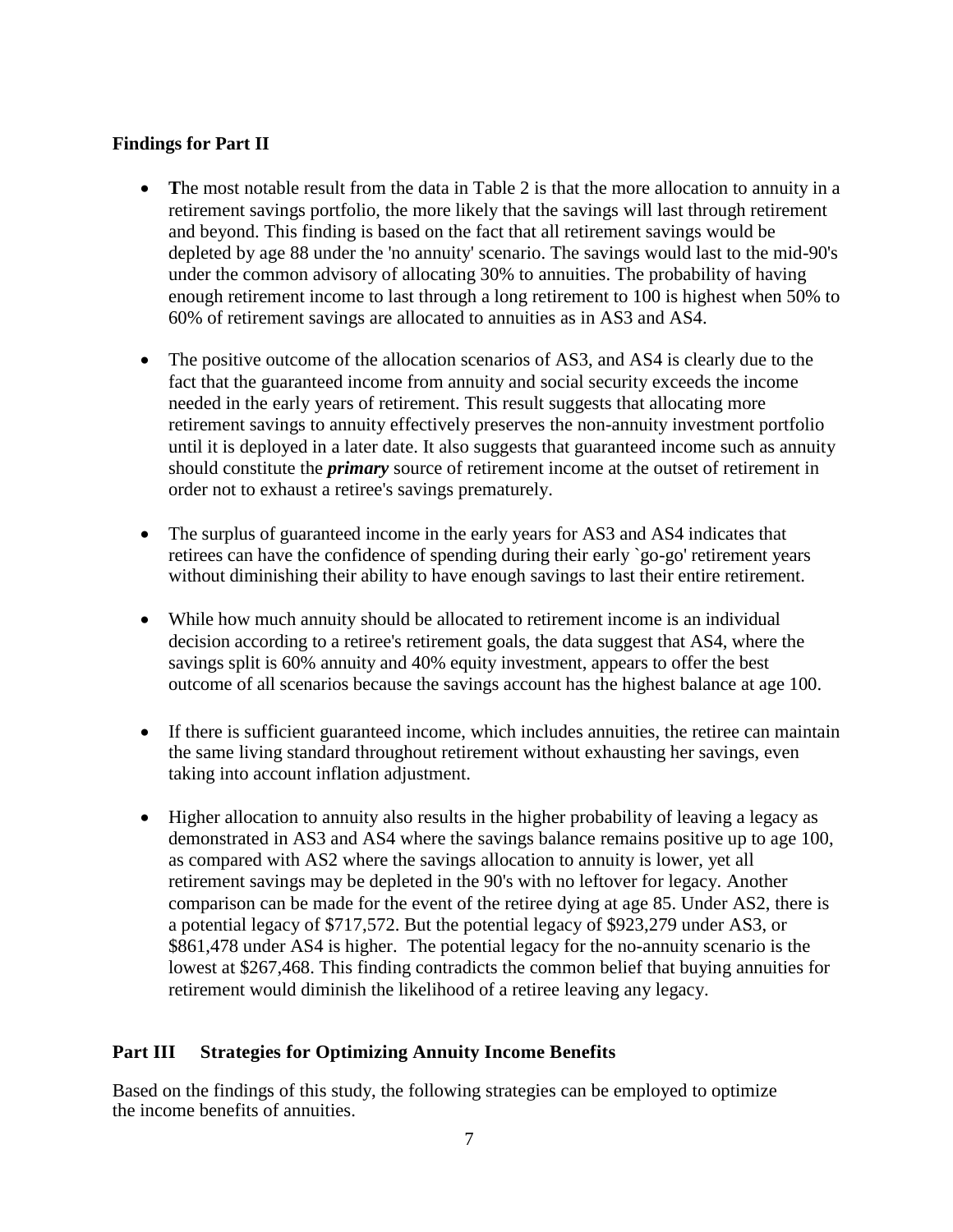- 1. Integrate annuity in a retirement income plan because a retiree will have more retirement income to last her lifetime than it would be the case otherwise.
- 2. Treat annuity, along with other guaranteed income, such as social security, as the primary retirement income source, particularly in the early retirement years. It means allocating as much retirement savings as necessary to cover most or all of the retirement budget. This strategy does not only provide potential surplus income in the early years to enable a good start to retirement, it also serves to delay the use of non-annuity savings for as long as possible, and to allow such savings to grow.
- 3. Ideally, the guaranteed income should cover the budget requirements for about 10 years as in AS4, so that the remainder of the savings can continue to grow, and will need to cover the budget shortfalls for only 20-25 years instead of 30-35 years. This strategy also reduces the risk and the impact of a market downturn (a bad sequence of return) at the inception of retirement. If savings are in qualified plans subject to RMD, such RMD withdrawals can be returned to the savings account for further investing.
- 4. Use deferred annuities as much as possible, as they are more cost effective than immediate annuities, which can cost twice as much for the same benefit. Deferred annuities are often considered to be illiquid with investments being 'locked up' for many years. The reality is that if annuities are meant to be retirement income, they should be treated like social security and company pensions, which are illiquid and inaccessible for other purposes. The failure of  $401(k)$  and such for retirement income is precisely due to the fact that they are too 'liquid' and are often used for other purposes, such as college funding.
- 5. Among deferred annuities, use fixed indexed annuities which are shown in real cases to offer higher income benefits than regular deferred annuities. Fixed indexed annuities are often considered expensive and complicated. Yet the higher income benefits from FIAs indicate that such belief is more myth than reality, since the supposedly cheaper vanilla deferred annuities do not result in higher benefits. Additionally, FIAs are very flexible and income benefit can start at any time in the event of a surprise retirement due to job loss. Some FIAs also offer enhanced income benefits for health impairment. For example, the FIA A in this study provides for two times the basic guaranteed income in the event the annuitant meets the health impairment requirements for the benefit.
- 6. Utilize the fixed rate component of the FIAs where possible for benefit growth, instead of the variable interest component based on indexed growth, because it is guaranteed and predictable for income planning. As noted above, FIA A offers a 7.5% annual compound growth for 10 years, while FIA B offers a 10% simple interest growth per year for 20 years. These fixed rates compare favorably with the equity return forecast by industry experts which indicates a potential 4-6% return in the future.
- 7. Using deferred annuities means planning early, which may involve 10 to 15 years before retirement. Planning early can also lead to a 'buy early and use early' strategy. This strategy entails the purchase of annuities early, such as at age 50 or 55, or even 45, and commencing the income benefit early at age 60 or 65. It will enable a retiree to get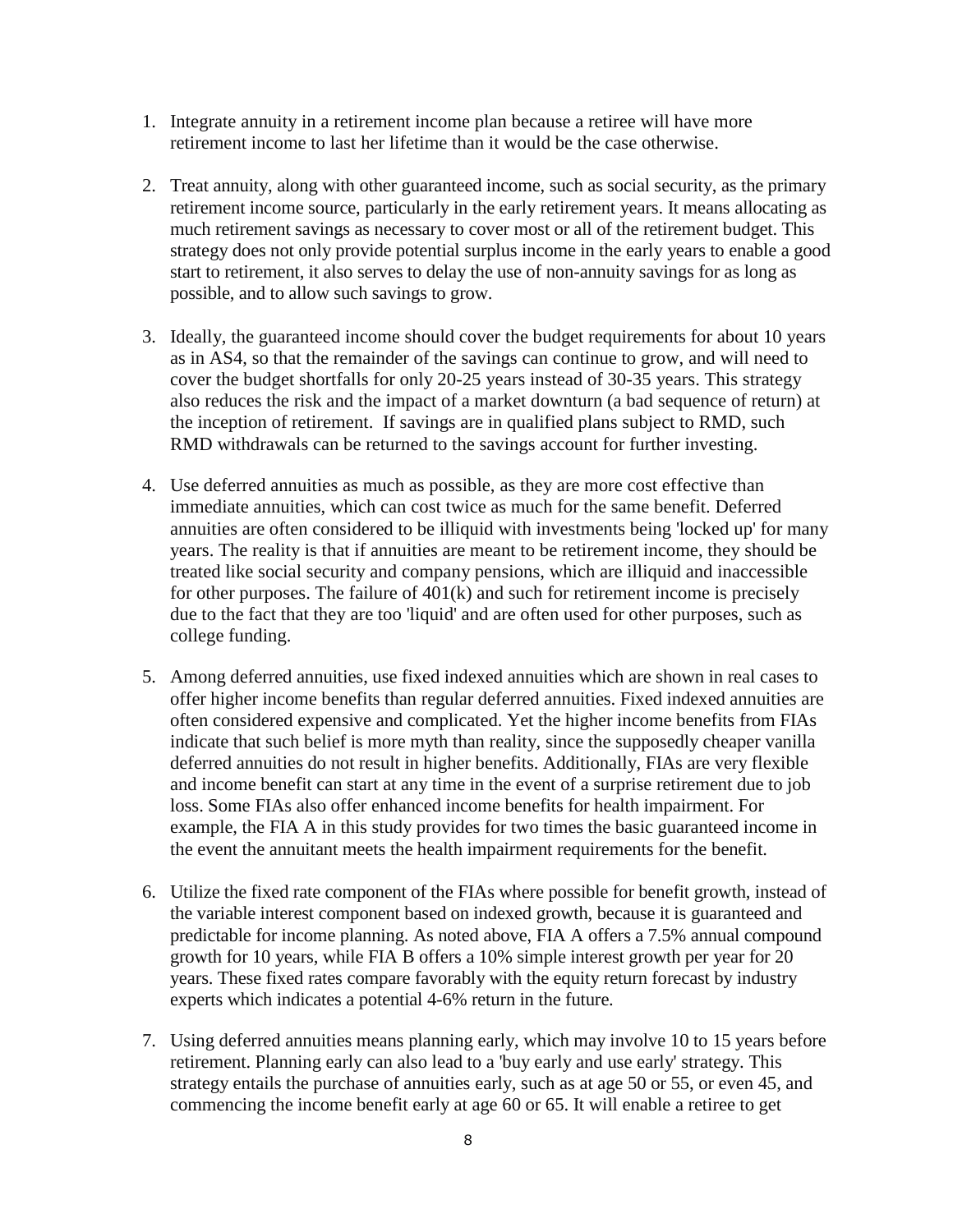income early, and to recover the premium outlay sooner, which is an antidote to people's concern about losing money from investing in annuities because of early death.

- 8. Select different policies for different investment horizons to maximize income benefits, as some policies offer better benefits for a 20 year horizon than a 15 year horizon, as is the case with FIA B in this study because it allows the annuity to grow in benefits for 20 years.
- 9. If immediate annuities must be used, a retiree should have additional savings to meet inflation challenges, as well as rising health care expenses, as annuity income benefits are fixed in most cases. For a \$1 million savings, it can currently buy a SPIA that pays \$57,888 for a female retiree, and \$59,796 for a male retiree at [65.](http://65.www.immediateannuities.com/)  www.immediateannuities.com. This annuity amount is comparable to AS3 in Table 2 which indicates that an additional \$500,000 in savings may be necessary for the retiree to have sufficient income for a retirement that may last 35 years.
- 10. As many annuities now offer death benefit and return of premium provisions in the event an annuitant has not enjoyed all the benefits of her investment due to death, they have become effectively a no-loss retirement income vehicle that can enhance a consumer's confidence in using them for retirement income.
- 11. Buy annuities incrementally over time according to available savings, and to allow for 10-20 year of deferral, since there is a cost to waiting.
- 12. Prioritize retirement income over legacy concerns. Many retirees reject annuities in the hope that there will be some leftover from their retirement savings at death if they do not invest in annuities. As the data show, a retirement income plan without annuities will actually result in the opposite with all savings being depleted in the 80's, and there is a real danger of running out of money some time during retirement if equity investments underperform. Retirees should consider using other vehicles for legacy, such as life insurance, as retirement savings should be dedicated to meeting budget requirements for living purposes.
- 13. The variability in income benefits among the different types of annuity means that consumers must shop carefully for the right kind of annuity, and not to rely on common beliefs that may be more myth than reality.

#### **Conclusion**

As running out of money in retirement is a major concern of many Americans, there is growing recognition among financial advisors that annuities can play a key role in supporting a retirement with sufficient guaranteed lifetime income. This paper seeks to develop a framework for optimizing annuity income benefits that will enable a retiree to have a successful retirement without outliving her savings.